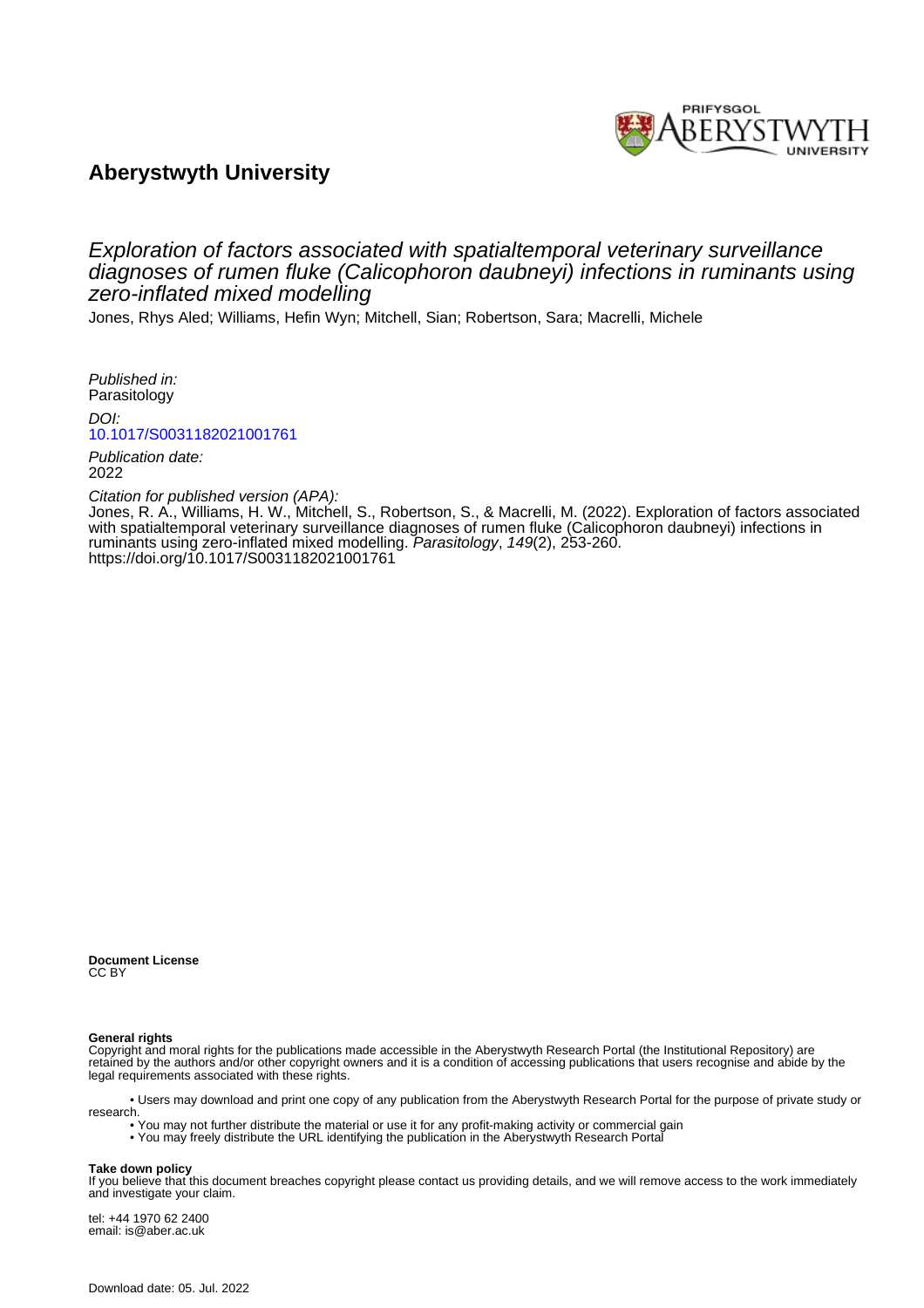[cambridge.org/par](https://www.cambridge.org/par)

## Research Article

Cite this article: Jones RA, Williams HW, Mitchell S, Robertson S, Macrelli M (2021). Exploration of factors associated with spatial−temporal veterinary surveillance diagnoses of rumen fluke (Calicophoron daubneyi) infections in ruminants using zero-inflated mixed modelling. Parasitology 1–8. [https://doi.org/10.1017/](https://doi.org/10.1017/S0031182021001761) [S0031182021001761](https://doi.org/10.1017/S0031182021001761)

Received: 12 August 2021 Revised: 9 September 2021 Accepted: 8 October 2021

#### Key words:

Calicophoron daubneyi; Fasciola hepatica; fasciolosis; paramphistomosis; rumen fluke; spatial−temporal modelling; veterinary surveillance; zero inflated mixed models

Author for correspondence: Rhys Aled Jones, E-mail: [raj22@aber.ac.uk](mailto:raj22@aber.ac.uk)

© The Author(s), 2021. Published by Cambridge University Press. This is an Open Access article, distributed under the terms of the Creative Commons Attribution licence ([http://creativecommons.org/licenses/by/4.0/\)](http://creativecommons.org/licenses/by/4.0/), which permits unrestricted re-use, distribution and reproduction, provided the original article is properly cited.



Rhys Aled Jones<sup>1</sup> **D**, Hefin Wyn Williams<sup>1</sup>, Sian Mitchell<sup>2</sup>, Sara Robertson<sup>3</sup> and Michele Macrelli4

<sup>1</sup>Institute of Biological, Environmental and Rural Sciences, Aberystwyth University, Aberystwyth, UK; <sup>2</sup>Animal and Plant Health Agency (APHA), Job's Well Rd, Carmarthen, SA 31 3EZ, Carmarthenshire, UK; <sup>3</sup>Animal and Plant Health Agency (APHA), Woodham Lane, Addlestone, KT15 3NB, Surrey, UK and <sup>4</sup>Animal and Plant Health Agency (APHA), Rougham Hill, Bury St Edmunds, IP33 2RX, Suffolk, UK

### Abstract

Rumen fluke (Calicophoron daubneyi) has emerged as a prominent parasite of ruminants in Europe over the past decades. Epidemiological questions remain regarding this observed increase in prevalence as well as the prospect for future paramphistomosis risk. This study aimed to identify factors associated with the temporal−spatial prevalence of rumen fluke as measured by veterinary surveillance in a temperate region using zero-inflated negative binomial mixed modelling. Modelling revealed that summer rainfall, raindays and sunshine hours and mean winter temperature as significant positively associated climate variables for rumen fluke prevalence over space and time ( $P < 0.05$ ). Rumen fluke prevalence was also higher in counties with higher cattle/sheep densities and was positively associated with rumen fluke case rates in the previous years  $(P < 0.05)$ . Equivalent models for fasciolosis prevalence revealed no significant association with winter temperature and sunshine hours,  $(P > 0.05)$ . These results confirm a strong association between rainfall and the prevalence of both fluke species in a temperate environment, likely due to the role of Galba truncatula as their intermediate snail host. It also highlights the potential added importance of winter temperature and sunshine hours in rumen fluke epidemiology when compared to liver fluke.

## Introduction

Emerging livestock diseases remain significant threats to sustainable livestock production, animal health and welfare. This threat may be exacerbated in future by climate change and drug resistance (Perry et al., [2013](#page-8-0)). In recent decades, the rumen fluke, Calicophoron daubneyi, has emerged as a highly prevalent parasite in cattle herds and sheep flocks across Europe (Arias et al., [2011;](#page-7-0) Jones et al., [2017](#page-8-0)a; Ploeger et al., 2017; Naranjo-Lucena et al., [2018\)](#page-8-0). This sudden appearance is of great concern to farmers and veterinarians due to the potential for heavy juvenile stage infections of C. daubneyi in the duodenum to cause clinical disease which in some instances may lead to mortality (Anon, [2018](#page-8-0); O'Shaughnessy et al., 2018), and the suggestion that adult rumen fluke infecting the rumen may cause sub-clinical disease (Bellet et al., [2016;](#page-7-0) Fenemore et al., [2021](#page-7-0)). This problem is confounded by the lack of basic biological knowledge available regarding rumen fluke epidemiology in temperate countries, a factor that is hampering efforts to successfully assess and combat this threat to animal welfare and productivity (Huson et al., [2017](#page-8-0)). Despite recent molecular confirmation of C. daubneyi as the main rumen fluke species present in the UK (Gordon et al., [2013\)](#page-7-0) and subsequent clarification of its intermediate snail host species, the mud snail Galba truncatula (Jones et al., [2015\)](#page-8-0), key epidemiological information regarding C. daubneyi remains sparse. These include key factors which will influence C. daubneyi transmission, infectiveness and the efficacy of control strategies (Huson et al., [2017;](#page-8-0) Fenemore et al., [2021\)](#page-7-0) and furthering our understanding of C. daubneyi epidemiology is imperative to minimize paramphistomosis cases in future.

As C. daubneyi uses the intermediate snail host G. truncatula, it is likely that environmental and climatic factors, which are favourable to G. truncatula survival and multiplication, will influence rumen fluke prevalence (Naranjo-Lucena et al., [2018\)](#page-8-0). Galba truncatula thrives in habitats such as ditches, ponds and boggy areas on pasture, and their populations can multiply rapidly during wet summers (Dreyfuss et al., [2015\)](#page-7-0). The relationship between factors that are optimal for G. truncatula and Fasciola hepatica prevalence, a trematode which also utilizes this snail as an intermediate snail host has been well established (Ollerenshaw, [1971;](#page-8-0) Smith and Wilson, [1980](#page-8-0)). Multiple climate models based on these factors, which predicts the suitability of recent climatic conditions on G. truncatula presence and population density, and ability to support the parasite's lifecycle have been created to evaluate fasciolosis risk (Ollerenshaw and Rowlands, [1959](#page-8-0); Ross, [1975;](#page-8-0) McIlroy et al., [1990](#page-8-0)). However, despite the utilization of the same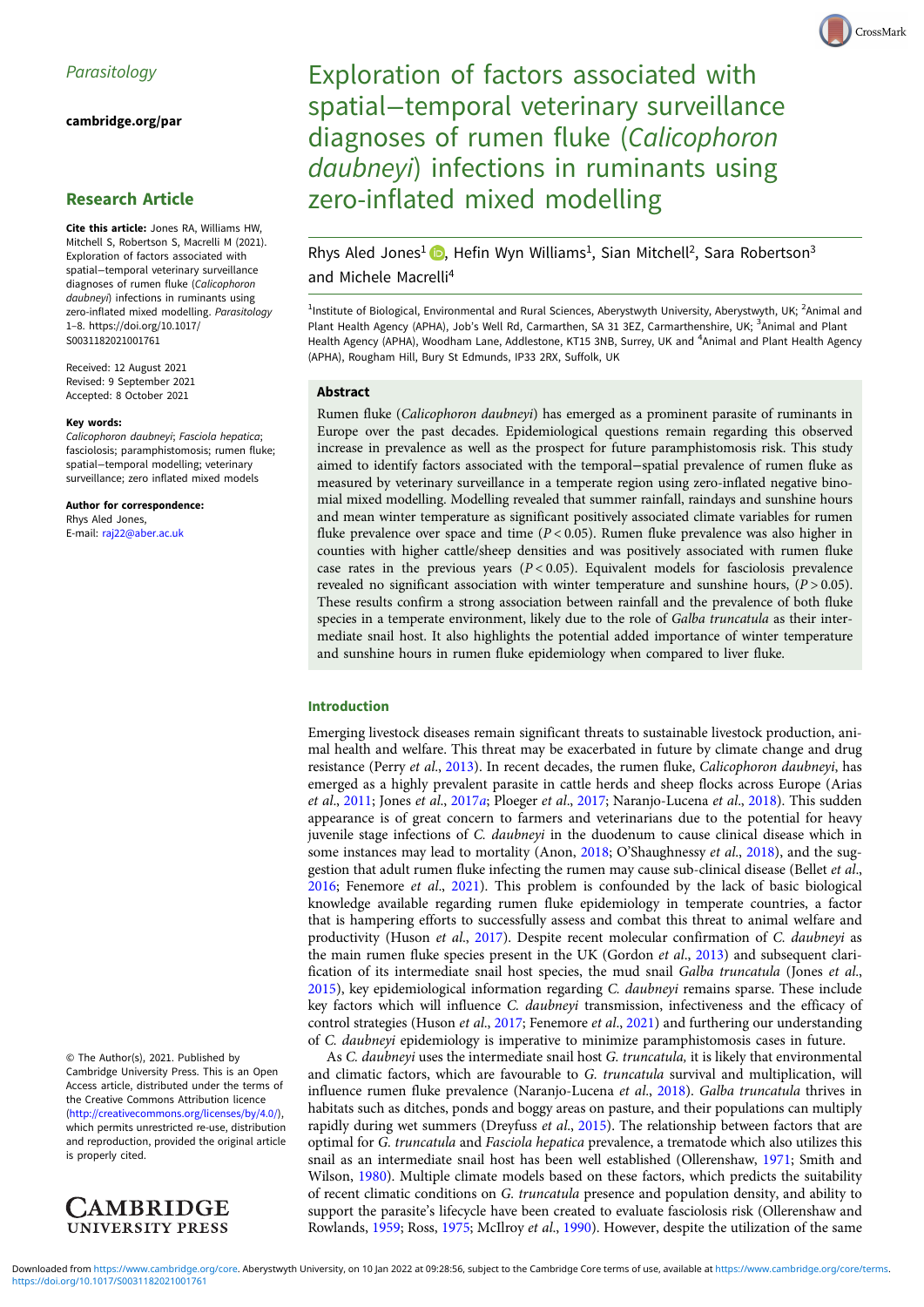| Diagnosis category             | Definition                                                                                                                                                                                                                                                                                                                 |
|--------------------------------|----------------------------------------------------------------------------------------------------------------------------------------------------------------------------------------------------------------------------------------------------------------------------------------------------------------------------|
| Rumen fluke – sheep and cattle | Detection of adult rumen fluke parasites attached to the mucosa of the rumen, or detection of rumen nuke eggs in<br>faeces or detection of immature stages in the proximal small intestine with gross pathology or histological evidence of<br>parasite damage.                                                            |
| Chronic fasciolosis - sheep    | Any of the following: (a) demonstration of trematode parasites in liver (b) presence of fluke eggs in faeces (c) positive<br>coproantigen ELISA (d) histopathology, elevated liver enzymes e.g. AST GLDH, GGT and hypalbuminaemia can provide<br>further evidence of ongoing hepatocellular and or chronic biliary damage. |
| Fasciolosis - cattle           | Any of the following: (a) demonstration of Fasciola parasites in the liver (b) Fasciola eggs in faeces (c) positive<br>coproantigen ELISA (d) histopathology, elevated liver enzymes GLDH, AST & GGT may provide supportive evidence of<br>chronic liver damage. Serology only provides evidence of previous exposure.     |

Table 1. Case definitions of fluke diagnosis categories entered in the VIDA database

A VIDA diagnosis during post mortem examination is not necessarily the cause of death.

intermediate snail host, studies in multiple countries have demonstrated differences between the spatial patterns and infection rates of C. daubneyi and F. hepatica in cattle and sheep (Szmidt-Adjidé et al., [2000;](#page-8-0) Jones et al., [2017](#page-8-0)a; Naranjo-Lucena et al., [2018\)](#page-8-0). These differences may be explained by subtle differences between C. daubneyi and F. hepatica epidemiology outside the main host. These differences include rates of miracidia hatching and cercariae emergence (Titi et al., [2014;](#page-8-0) Chryssafidis et al., [2015](#page-7-0)), metacercariae encystment biology (Abrous et al., [2001;](#page-7-0) Dreyfuss et al., [2004\)](#page-7-0) and further unexplored differences which may include egg, miracidia, cercariae and metacercariae survival rates in the environment (Morley, [2011,](#page-8-0) [2012](#page-8-0), [2015;](#page-8-0) Morley and Lewis, [2017](#page-8-0)).

To further our understanding of rumen fluke epidemiology, exploratory analyses to identify risk factors associated with the presence and prevalence of rumen fluke across space and time can be conducted through an empirical modelling methodology. Numerous spatial models of rumen fluke prevalence have previously been conducted in multiple European countries (Cringoli et al., [2004](#page-7-0); Martinez-Ibeas et al., [2016](#page-8-0); Jones et al., [2017](#page-8-0)a; Naranjo-Lucena et al., [2018\)](#page-8-0), however models that also incorporate temporal trends are limited. The aim of this study was to record the prevalence of rumen fluke cases as detected by passive veterinary surveillance in cattle and sheep in Great Britain and to identify risk factors associated with the spatial−temporal distribution of these cases. Furthermore, the study aimed to model and identify risk factors of fasciolosis cases detected by veterinary surveillance in cattle and sheep in Great Britain during the same period.

#### **Methods**

## Study area and epidemiological data

This investigation focused on Great Britain which is made up of three countries, England, Scotland and Wales. In 2020, there were 30.7 million sheep and lambs and 8 million cattle and calves present in GB that graze lowland, upland and hill pastures (DEFRA, [2021](#page-7-0)). The climate of Great Britain is temperate, with average annual temperatures of 10 °C, 7.9 °C and 9.3 °C recorded in England, Scotland and Wales, respectively, between 2010 and 2019 (Hollis et al., [2018](#page-8-0)). Between 2010 and 2019, annual total precipitation amount averages of 865 mm, 1514 mm and 1455 mm were observed in England, Scotland and Wales, respectively (Hollis et al., [2018](#page-8-0)).

This epidemiological study was carried out using the Veterinary Investigation and Diagnosis Analysis (VIDA) databases. The VIDA database contains a record of every diagnostic submission from livestock and wildlife in Great Britain made to the Veterinary Investigation Centres of the Animal and Plant Health Agency (APHA), its partner post-mortem providers, and to Scotland's Rural College (SRUC) Veterinary Services (SRUC VS) and has been operating since 1975. A diagnostic submission

is defined by VIDA as a sample or group of samples from one or more animals of the same species, which have been collected within a reasonable time period (e.g. within 48 h), from a farm or premises, in pursuit of a diagnosis of a clinical disease problem. A VIDA diagnosis for rumen fluke and fasciolosis cases is made according to specified diagnostic criteria as seen in Table 1.

According to the VIDA databases, 1994 and 366 cases of rumen fluke were diagnosed in cattle and sheep, respectively, and 5577 and 2796 cases of fasciolosis in cattle and chronic fasciolosis in sheep, respectively were diagnosed in Great Britain (GB) between 2010 and 2019 VIDA diagnoses with no geographical identifier were removed from the dataset prior to analysis. These accounted for 38 and 18 VIDA rumen fluke diagnoses in cattle and sheep respectively, and 75 and 63 diagnoses of fasciolosis in cattle and chronic fasciolosis in sheep, respectively.

## Explanatory variables

Climate variables hypothesized to influence the fluke lifecycle were extracted from the Had-UK-grid database at 5 km resolution (Hollis et al., [2018\)](#page-8-0). Annual climate variables averaged across all 5 km grid within individual APHA and SRUC veterinary surveillance counties were used as within-subject independent variables in the model building process. Climate variables used in this study included annual mean summer (April–September) and winter (October–March) temperature, rainfall, raindays and sunshine hours. For each climate variable, long-term averages measured over the 9-year study period were also calculated and incorporated into the model building process as between-subject independent variables. The previous year count of rumen fluke or fasciolosis cases as a proportion of diagnostic submissions was also used as within-subject independent variables in the model building process. The density of cattle (low density – up to 20 cattle  $km^{-2}$ , medium – between 20 and 40 cattle  $km^{-2}$ , high – above 40 cattle  $\text{km}^{-2}$ ) and sheep (low density – up to 40 sheep  $\text{km}^{-2}$ , medium – between 40 and 80 sheep km−<sup>2</sup> , high – above 80 sheep km<sup>-2</sup>) in each APHA and SRUC surveillance county as categorized by VIDA (APHA, [2021](#page-7-0)) was incorporated into the model building process as between-subject independent variables.

## Statistical analysis

Negative binomial zero-inflated mixed models were created using the glmmTMB function in R (Brooks et al., [2017](#page-7-0)) to identify factors associated with the absence and number of rumen fluke and fasciolosis cases diagnosed in cattle and sheep. Zero-inflated models account for the presence of excessive zeroes in the dependent variable as was the case in this dataset where no rumen fluke or fasciolosis cases were detected in some surveillance counties during some years. A zero-inflated model calculates the probability of observing a zero count and a negative binomial count value in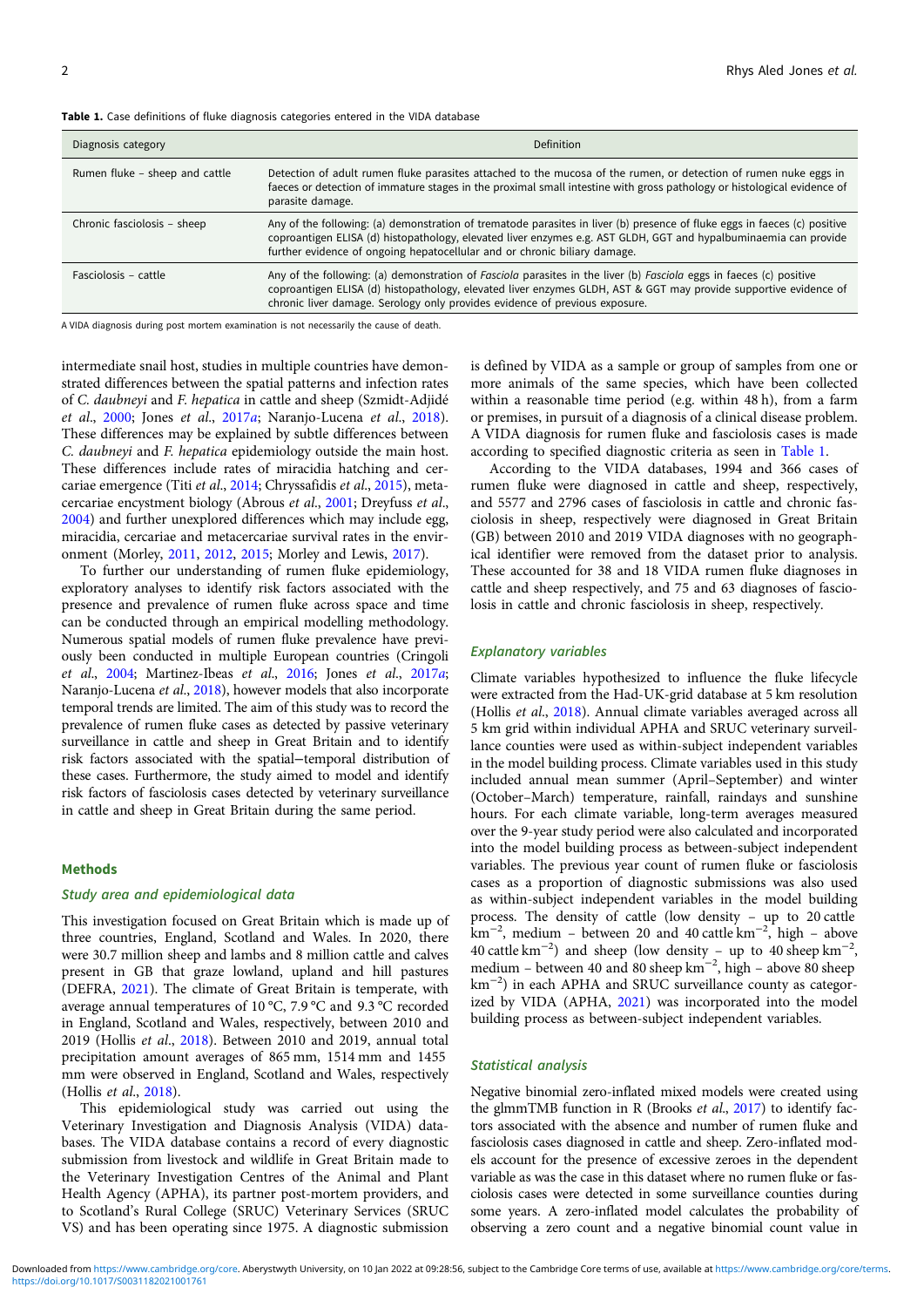two separate processes, and thus outputs variables significantly associated with both the absence of VIDA diagnoses (zero-inflated component) and the number of VIDA diagnoses (conditional component) for each respective fluke species (Brooks et al., [2017](#page-7-0)).

VIDA diagnoses of each fluke in each veterinary surveillance county per year were the dependent variable. Years were aligned to the traditional fluke lifecycle in a temperate climate, allowing a lag for maturation of infective fluke to occur permitting for the diagnosis of chronic cases. This meant that each year started in October and finished in September. However, due to the multiyear lifespan of both rumen and liver fluke, it is impossible to specify whether infections had occurred in previous years. County was included as a random factor in the conditional component of each model but was not added as a random factor in the zero-inflated component as this disrupted successful model convergence. No covariance structure was specified in the models as no temporal autocorrelation of residuals was present in any final model. To account for differences in the number of veterinary diagnostic submissions processed, the log number of either cattle or sheep veterinary diagnostic submissions presented in each county per year was added to the models as an offset. Counties averaging less than 20 diagnostic submissions per year were not included in the analysis as their inclusion disrupted model convergence. Therefore, cattle models were based on data from 65 APHA and SRUC surveillance counties (Eileanan an lar, Greater London and Tyne and Wear not included) whilst sheep models were based on data from 60 APHA and SRUC surveillance counties (Bedfordshire, Berkshire, Greater Manchester, Merseyside and West Midlands also not included). A backward elimination method was used to create candidate best-fit models predicting rumen or liver fluke case counts. Here, independent variables were sequentially removed from each model based on their P values, with the independent variable with the highest P removed before the model was run again. Candidate models were finalized when all variables were significant  $(P < 0.05)$ . Further manual additions and subtractions of independent variables were made in an attempt to improve model fit further.

The candidate models created were tested for their goodness of fit by analysing AIC values, with the models with the lowest AIC regarded as having the best fit. These best fit models were then validated using residual diagnostic tests in the DHARMa package in R (Hartig, [2019](#page-8-0)). The tests conducted included a test for normality of scaled residuals, a test of deviations between the scaled residuals and rank transformed predictions, spatial and temporal autocorrelation of residuals and zero inflation of residuals. Independent variable multicollinearity and the adjusted intraclass correlation coefficient (ICC) of each model were also calculated using the performance package in R (Lüdecke et al., [2021\)](#page-8-0).

## Results

Figure 1 shows the proportion VIDA diagnosis of rumen fluke, chronic fasciolosis in sheep and fasciolosis in cattle per veterinary diagnostic submission on average in each veterinary surveillance county in Great Britain between 2010 and 2019. Rumen fluke prevalence in cattle and sheep increased between 2010/2011 and 2012/2013 before stabilizing for the rest of the decade with the exception of a peak in the number of cases detected in cattle in 2015/2016. Cases of chronic fasciolosis in sheep and fasciolosis in cattle peaked in 2012/2013.

[Figure 2](#page-4-0) shows the geographical distribution of VIDA diagnosis of rumen fluke and fasciolosis as a proportion of veterinary diagnostic submissions on average in each veterinary surveillance county in Great Britain between 2010 and 2019. A general trend observed sees fluke cases detected at higher rates in western counties of GB.



Fig. 1. Mean proportion of VIDA fluke diagnoses cases per veterinary diagnostic submission across 67 veterinary surveillance areas in Great Britain between 2010 and 2019.

## Models

[Table 2](#page-5-0) presents the best fit model for the presence and number of rumen fluke VIDA diagnoses detected in sheep veterinary submissions and the associated significant variables. The absence of rumen fluke cases was significantly associated with lower average summer rainfall  $(P < 0.001)$  and lower average winter temperatures  $(P = 0.011)$ . Higher rumen fluke cases were significantly associated with a higher proportion of sheep diagnostic cases positive for rumen fluke during the previous year  $(P < 0.001)$ , whilst higher summer rainfall and winter temperatures were significantly associated with higher rumen fluke cases  $(P < 0.05)$ . Counties with low sheep densities were significantly associated with lower rumen fluke cases in sheep compared to counties with high sheep densities  $(P = 0.001)$ . The addition of the between-subject factors into the model reduced the model's adjusted ICC from 0.232 to 0.000.

[Table 3](#page-5-0) presents the best-fit model for the presence and number of rumen fluke VIDA diagnoses detected in cattle veterinary submissions and the associated significant variables. The absence of rumen fluke cases was significantly associated with lower average summer rainfall ( $P = 0.015$ ). Higher rumen fluke cases were significantly associated with a higher proportion of cattle diagnostic cases positive for rumen fluke during the previous year and higher summer sunshine hours and winter temperatures  $(P < 0.001)$ . Higher summer rainfall was significantly associated with higher rumen fluke cases ( $P < 0.001$ ). Counties with low and medium cattle densities were significantly associated with lower rumen fluke cases in cattle compared to counties with high cattle densities  $(P < 0.01)$ . The addition of the between-subject factors into the model reduced the model's adjusted ICC from 0.152 to 0.07.

[Table 4](#page-5-0) presents the best fit model for the presence and number of chronic fasciolosis VIDA diagnoses detected in sheep veterinary submissions and the associated significant variables. Higher chronic fasciolosis cases were significantly associated with a higher proportion of sheep diagnostic cases positive for chronic fasciolosis during the previous year and higher summer rainfall  $(P < 0.001)$ . Higher summer raindays was significantly associated with higher chronic fasciolosis cases  $(P = 0.014)$ . Counties with low sheep densities were significantly associated with lower chronic fasciolosis cases in sheep compared to counties with high sheep densities  $(P = 0.018)$ . The zero-inflated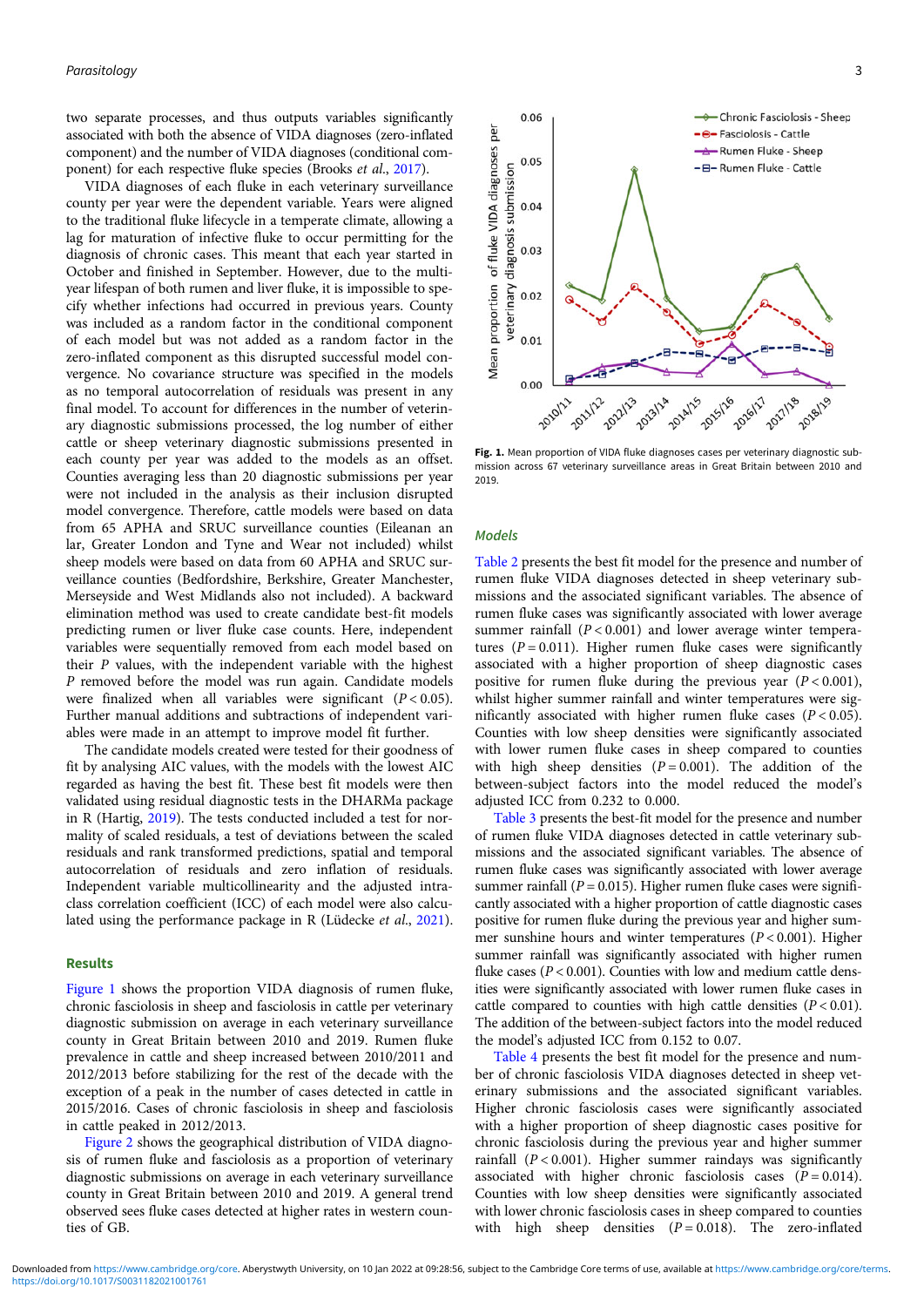<span id="page-4-0"></span>

Fig. 2. Distribution of VIDA diagnosis of fluke cases as a proportion of veterinary diagnostic submissions in APHA and SRUC surveillance counties in Great Britain between 2010 and 2019. A = rumen fluke sheep:  $B =$  rumen fluke – cattle; C = chronic fasciolosis – sheep; D = fasciolosis – cattle; white counties = no fluke cases diagnosed; grey counties = insufficient veterinary submissions.

adjusted ICC from 0.1 to 0.093.

component of those best-fit model did not contain any significant factors associated with the presence or absence of chronic fasciolosis cases detected in sheep veterinary submissions. The addition

year and higher summer rainfall and lower summer temperature  $(P < 0.01)$ . The addition of the between-subject factors into the model reduced the model's adjusted ICC from 0.092 to 0.019.

of the between-subject factors into the model reduced the model's [Table 5](#page-6-0) presents the best fit model for the presence and number of fasciolosis VIDA diagnoses detected in cattle veterinary submissions and the associated significant variables. The absence of fasciolosis cases between counties was significantly associated with lower average summer rainfall ( $P = 0.019$ ). Higher fasciolosis cases were significantly associated with an increased proportion of cattle diagnostic cases positive for fasciolosis during the previous Diagnostic testing of the residuals of each final model revealed no concerns regarding model fit. There were no significant deviations to the normality of scaled residuals, no significant deviations between the scaled residuals and transformed predictions and no zero inflation of residuals  $(P > 0.05)$  in any of the final models. There was no spatial or temporal autocorrelation of residuals  $(P > 0.05)$  in any model and the variance inflation factors (VIF) scores for each independent variable per final model were <2 indi-cating low collinearity (Lüdecke et al., [2021](#page-8-0)).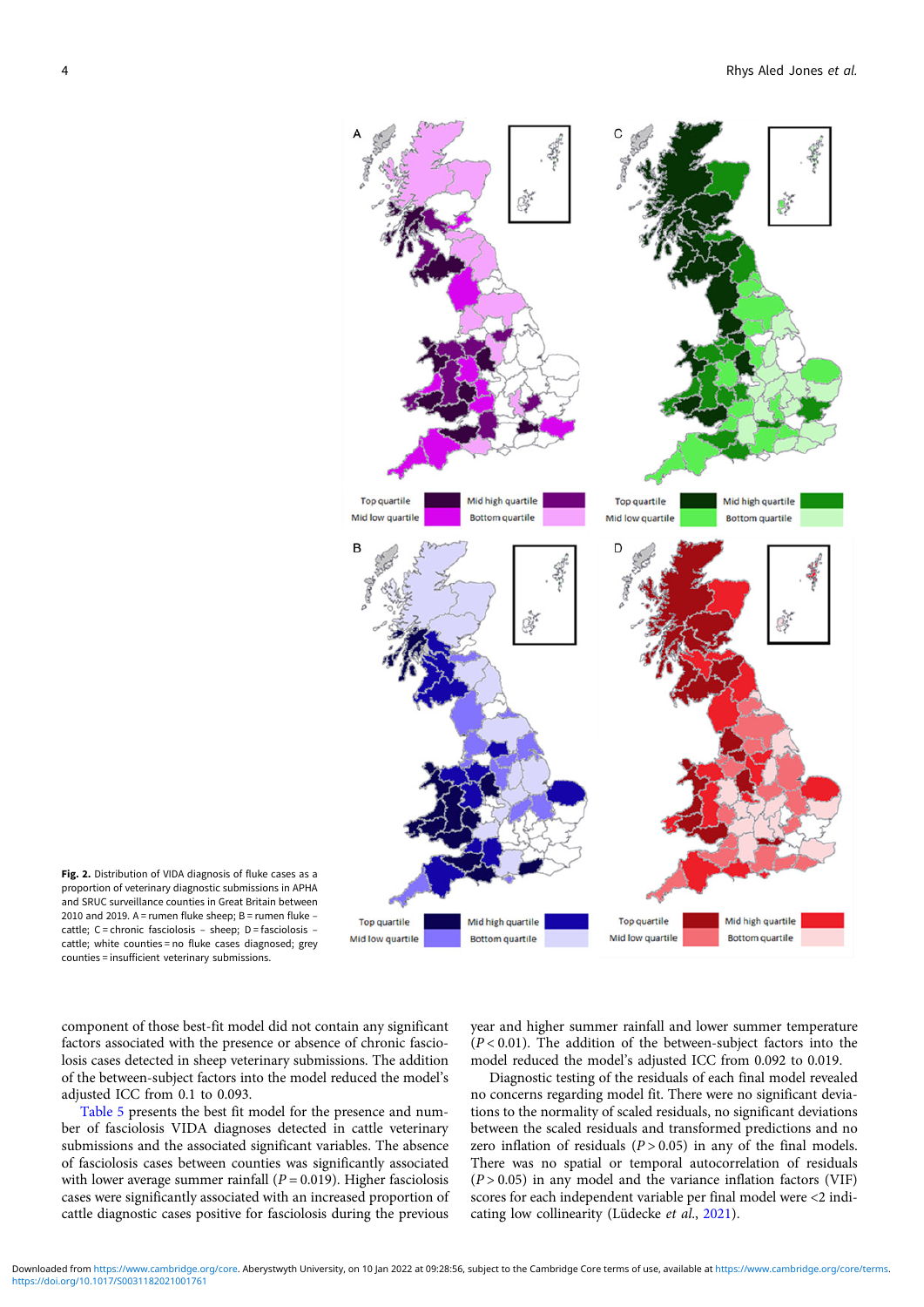| Component               | Variable                                 | B            | S.E.              | Z                        | $\overline{P}$    |
|-------------------------|------------------------------------------|--------------|-------------------|--------------------------|-------------------|
| Conditional Component   | Intercept                                | $-8.359$     | 1.052             | $-7.949$                 | < 0.001           |
|                         | Summer av. rainfall (9 year av.)         | 0.020        | 0.006             | 3.405                    | < 0.001           |
|                         | Winter av. temperature (9 year av.)      | 0.242        | 0.115             | 2.109                    | 0.035             |
|                         | Previous year rumen fluke cases in sheep | 27.364       | 6.057             | 4.518                    | < 0.001           |
|                         | Low sheep density                        | $-1.059$     | 0.327             | $-3.243$                 | 0.001             |
|                         | Medium sheep density                     | $-0.230$     | 0.245             | $-0.936$                 | 0.349             |
|                         | High sheep density                       | $\mathbf{0}$ | $\qquad \qquad -$ | $\overline{\phantom{0}}$ | $\qquad \qquad -$ |
| Zero Inflated Component | Intercept                                | 20.681       | 5.645             | 3.664                    | < 0.001           |
|                         | Winter av. temperature (9 year av.)      | $-3.267$     | 0.900             | $-3.631$                 | < 0.001           |
|                         | Summer av. rainfall                      | $-0.057$     | 0.023             | $-2.545$                 | 0.011             |

<span id="page-5-0"></span>Table 2. Zero-inflated negative binomial generalized linear mixed model of rumen fluke presence and prevalence based on sheep veterinary surveillance data from 60 APHA and SRUC surveillance areas between 2010 and 2019

Table 3. Zero-inflated negative binomial generalized linear mixed model of rumen fluke presence and prevalence based on cattle veterinary surveillance data from 65 APHA and SRUC surveillance areas between 2010 and 2019

| Component               | Variable                                  | B            | S.E.              | Z                        | P                 |
|-------------------------|-------------------------------------------|--------------|-------------------|--------------------------|-------------------|
| Conditional Component   | Intercept                                 | $-11.709$    | 1.203             | $-9.732$                 | < 0.001           |
|                         | Summer av. rainfall (9 year av.)          | 0.031        | 0.006             | 4.977                    | < 0.001           |
|                         | Winter av. temperature                    | 0.272        | 0.055             | 4.909                    | < 0.001           |
|                         | Summer av. sunshine hours                 | 0.014        | 0.004             | 3.450                    | < 0.001           |
|                         | Previous year rumen fluke cases in cattle | 25.942       | 6.170             | 4.205                    | < 0.001           |
|                         | Low cattle density                        | $-1.132$     | 0.305             | $-3.713$                 | < 0.001           |
|                         | Medium cattle density                     | $-0.772$     | 0.273             | $-2.831$                 | 0.005             |
|                         | High cattle density                       | $\mathbf{0}$ | $\qquad \qquad -$ | $\overline{\phantom{0}}$ | $\qquad \qquad -$ |
| Zero Inflated Component | Intercept                                 | 9.219        | 4.254             | 2.167                    | 0.030             |
|                         | Summer av. rainfall                       | $-0.238$     | 0.097             | $-2.446$                 | 0.015             |

Table 4. Negative binomial mixed model of chronic fasciolosis presence and prevalence based on sheep veterinary surveillance data from 60 APHA and SRUC surveillance areas between 2010 and 2019

| Component             | Variable                                         | B           | S.E.            | Z         | P       |
|-----------------------|--------------------------------------------------|-------------|-----------------|-----------|---------|
| Conditional Component | Intercept                                        | $-6.691$    | 0.381           | $-17.580$ | < 0.001 |
|                       | Summer av. rainfall                              | 0.020       | 0.002           | 11.255    | < 0.001 |
|                       | Summer av. raindays (9 year av.)                 | 0.015       | 0.006           | 2.454     | 0.014   |
|                       | Previous year chronic fasciolosis cases in sheep | 7.074       | 1.336           | 5.293     | < 0.001 |
|                       | Low sheep density                                | $-0.386$    | 0.163           | $-2.362$  | 0.018   |
|                       | Medium sheep density                             | 0.004       | 0.123           | 0.036     | 0.971   |
|                       | High sheep density                               | $\mathbf 0$ | $\qquad \qquad$ | -         |         |

## Discussion

Rumen fluke has emerged as a prominent parasite in sheep flocks and cattle herds in Great Britain as well as multiple countries across Europe over the past decade. Despite a rapid emergence in the early 2010s (Huson et al., [2017](#page-8-0)), where case detection rates increased roughly five-fold between 2010 and 2014, case detection rates stabilized in cattle and decreased in sheep towards the end of the decade. Considering this, it is likely that rumen fluke is now well established across Great Britain (Bellet et al.,  $2016$ ). A study by Jones *et al.*  $(2017a)$  $(2017a)$  found that ruminants on 61% of Welsh farms were infected with C. daubneyi, whilst surveys of individual cattle at slaughter have found rumen fluke prevalences of between 25 and 29% (Bellet et al., [2016;](#page-7-0) Sargison et al., [2016](#page-8-0)). Similar rapid rises in rumen fluke prevalence have been observed in France (Mage et al., [2002](#page-8-0)) and the Republic of Ireland (Toolan et al., [2015\)](#page-8-0) amongst other countries. Yet it is still unclear what factors have driven these increases in C. daubneyi presence and prevalence, although it has been hypothesized that climate change (Naranjo-Lucena et al., [2018](#page-8-0)), decreased competition from F. hepatica to infect intermediate snail host G. truncatula (Mage et al., [2002](#page-8-0)), changes in anthelmintic classes commonly used to treat fasciolosis (Jones et al., [2017](#page-8-0)a) and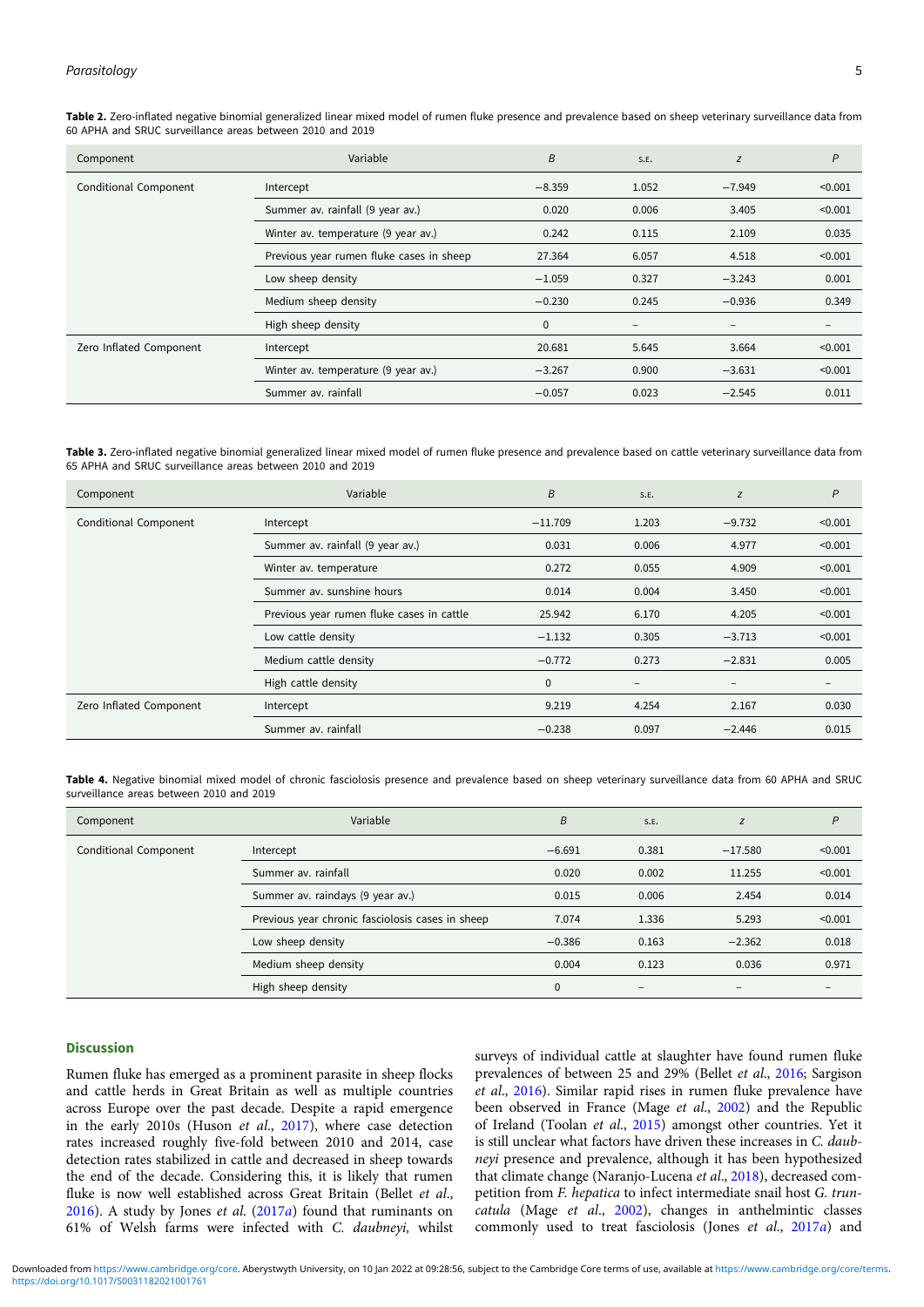| Component               | Variable                                  | B        | S.E.   | Z        | P       |
|-------------------------|-------------------------------------------|----------|--------|----------|---------|
| Conditional Component   | Intercept                                 | $-4.018$ | 0.523  | $-7.678$ | < 0.001 |
|                         | Summer av. rainfall                       | 0.010    | 0.001  | 7.899    | < 0.001 |
|                         | Summer av. temperature                    | $-0.106$ | 0.035  | $-2.980$ | 0.003   |
|                         | Previous year fasciolosis cases in cattle | 17.749   | 1.734  | 10.235   | < 0.001 |
| Zero Inflated Component | Intercept                                 | 28.957   | 12.666 | 2.286    | 0.022   |
|                         | Summer av. rainfall (9 year av.)          | $-0.602$ | 0.256  | $-2.355$ | 0.019   |

<span id="page-6-0"></span>Table 5. Zero-inflated negative binomial mixed model of fasciolosis presence and prevalence based on cattle veterinary surveillance data from 65 APHA and SRUC surveillance areas between 2010 and 2019.

high levels of animal movements (Sargison et al., [2019\)](#page-8-0) may all have contributed.

It is apparent from the models created in this study, however, that climate is a key driver for rumen fluke prevalence, with rainfall, raindays, winter temperature and sunshine hours all identified as factors associated with rumen fluke prevalence. Considering this, a role for climate change in the parasite's establishment in western Europe is likely. Increased rumen fluke prevalence was observed in the western counties of Great Britain in this study, an epidemiological pattern similar to that of liver fluke. It is well established that the distribution and prevalence of liver fluke in the UK is strongly correlated with rainfall, with heavy summer rainfall increasing G. truncatula population size and geographical extent. Considering C. daubneyi's reliance on G. truncatula as its intermediate snail host, a snail which thrives during wet summers, it is unsurprising that higher summer rainfall and/or raindays was significantly positively associated with rumen fluke presence and prevalence in both the cattle and sheep models. Modelling has demonstrated that the suitability of Great Britain's climate to G. truncatula has increased over the past 50 years (Fox et al., [2011\)](#page-7-0), a factor which has likely been beneficial to C. daubneyi's establishment. Mean summer sunshine hours was also a significant climate variable positively associated with rumen fluke prevalence in cattle. Sunshine hours has previously been found to be significantly associated with rumen fluke prevalence on farms in Wales (Jones et al., [2017](#page-8-0)a), and a biologically important role of light in stimulating C. daubneyi egg hatching has also been established (Chryssafidis et al., [2015\)](#page-7-0). Considering that C. daubneyi will be in competition to infect G. truncatula with F. hepatica and potentially other trematode para-sites of wildlife (Jones et al., [2015,](#page-8-0) [2017](#page-8-0)b), increased egg hatching rates may be vital to maximize lifecycle opportunities.

Another climate variable present within both rumen fluke models was average winter temperature, where rumen fluke prevalence was higher in sheep in surveillance areas with warmer winter temperatures and higher in cattle in years with warmer winter temperatures. Winter temperature is known to influence G. truncatula activity and survival. In mild winters, G. truncatula snails remain active for longer periods which may allow further development and shedding of infective larvae onto pasture (Relf et al., [2011\)](#page-8-0). Mild winters also allow for a larger proportion of G. truncatula snails to successfully overwinter, potentially carrying over and shedding cercariae onto pasture the following spring (Fox et al., [2011\)](#page-7-0). However, there was no significant association between winter temperature and fasciolosis presence or prevalence in equivalent models. Differences in fluke species pathogenicity and diagnostic methods applied to diagnose infections with each fluke species may have caused biases in the data set, meaning direct comparisons between liver and rumen fluke models can only be tentative. However, it is reasonable to hypothesize that the association between rumen fluke prevalence and winter temperature identified in this study may be an indication of a direct effect on C. daubneyi in the environment. Trematode

metacercariae are highly vulnerable to sub-zero temperatures, with freezing known to make metacercariae unviable (Morley, [2015\)](#page-8-0). The degree to which temperature influences F. hepatica metacercariae viability has been widely studied, with optimal survival rates present at temperatures between 1 and 5 °C (Turner et al., [2016](#page-8-0)). However, according to Boray and Enigk [\(1964](#page-7-0)), a considerable number of F. hepatica metacercariae can survive daily temperature fluctuations between −5° and 10 °C for at least 70 days and constant temperatures of −2 °C for at least 92 days. There is limited information regarding the viability of C. daubneyi or other paramphistome species' metacercariae in relation to temperature. According to Chadhri and Gupta [\(1985](#page-7-0)), the viability of an unspecified paramphistomum sp. metacercariae was greater when stored at 25 °C for 3 days compared to when stored at 5 °C for this period. However, storage at 5 °C proved optimal for maintaining metacercariae viability for 12 or more days. The resilience of trematode metacercariae is known to vary depending on the environment in which the species evolved (Morley, [2015](#page-8-0)). For example, the metacercariae of philophthalmid eye flukes which evolved at higher latitudes have a greater tolerance of cold temperatures compared to those from lower latitudes (Nollen and Kanev, [1995](#page-8-0)), whilst the metacercariae of Fasciola gigantica, a trematode found in tropical and sub-tropical regions, has greater viability at 35°C compared to F. hepatica (Boray and Enigk, [1964\)](#page-7-0). Considering that paramphistomes are historically associated with tropical and sub-tropical regions (Taylor et al., [2007\)](#page-8-0), it is feasible that C. daubneyi may have evolved in nontemperate climates, which could explain a poorer tolerance to colder weather. However, uncertainty remains regarding the evolutionary and geographical history of C. daubneyi. Nevertheless, it is widely hypothesized that C. daubneyi was absent from temperate areas until recent decades (Sargison et al., [2016](#page-8-0)), and at present, there is no evidence in the scientific literature that C. daubneyi is prevalent in colder northern European countries such as Sweden (Huson et al., [2017\)](#page-8-0) despite the presence of G. truncatula snails and F. hepatica (Novobilský et al., [2014](#page-8-0)). Milder winters have been observed in GB and western Europe over the past decades which has been associated to climate change (Kendon et al., [2021](#page-8-0)) and may have led to improved conditions for C. daubneyi to establish.

In each model, the previous year's fluke infection rate was significantly positively associated with that years' fluke case rates. As the cases recorded in this dataset gives no indication of when infections occurred, it is feasible that at least some cases recorded would be carry over infections from the previous years. F. hepatica may survive in cattle and sheep for multiple years which supports this possibility, although treatment against F. hepatica is administered on 85% or more of UK farms according to recent surveys (Hoyle et al., [2021;](#page-8-0) Williams et al., [2021\)](#page-8-0). Treatment against rumen fluke is not practised as routinely (Jones et al., [2017](#page-8-0)a; Hoyle et al., [2021\)](#page-8-0), although there are some suggestions that the final host develops adaptive immunity against C. daubneyi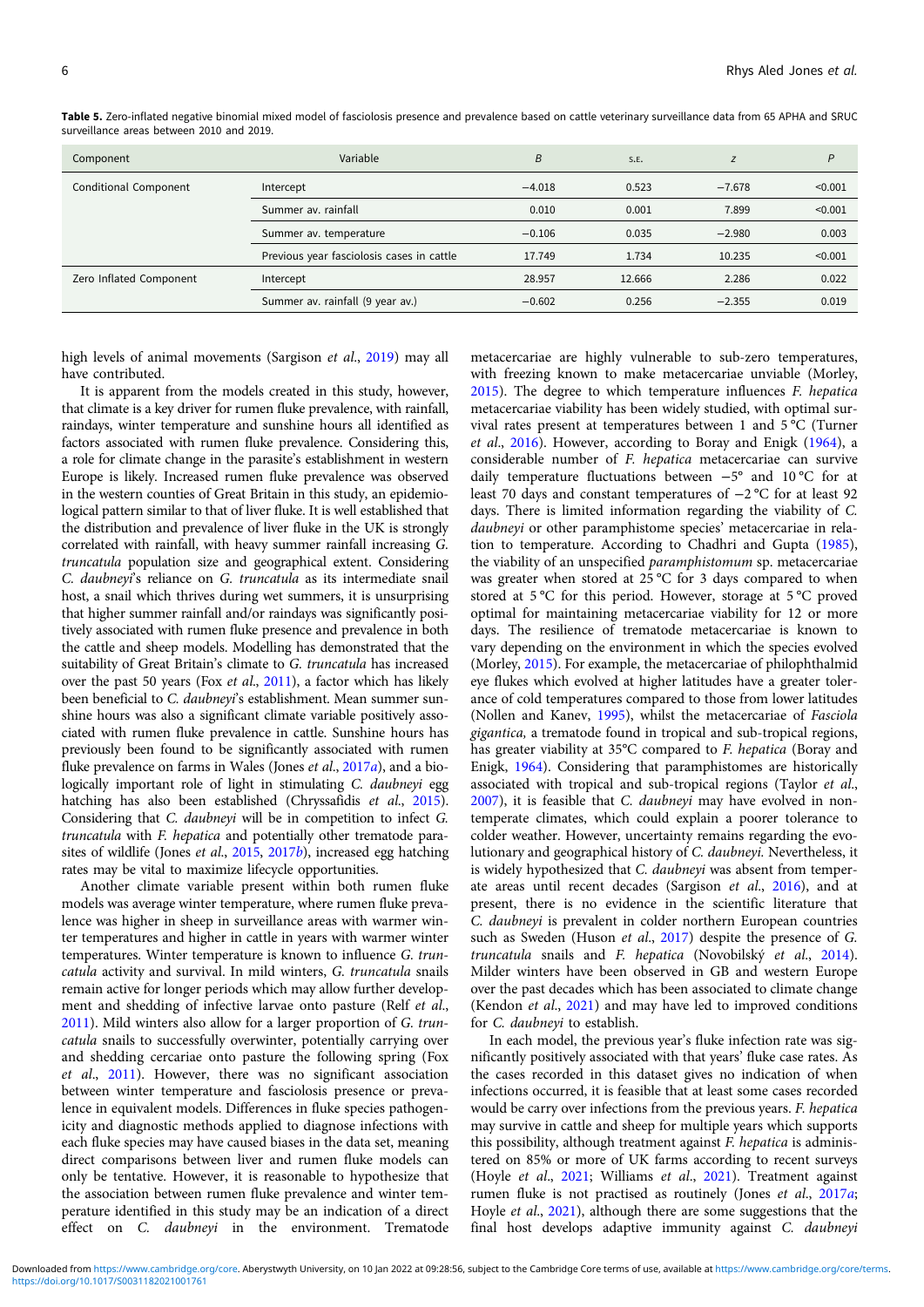<span id="page-7-0"></span>which may limit its lifespan in ruminants (Atcheson et al., 2020). It is also likely that high fluke case rates would directly lead to increased new infection in the following year due to the nature of the fluke lifecycle. High levels of fluke eggs deposited on pasture due to high infection rates in livestock would lead to increased infection rates in intermediate snail host populations (Jones et al., [2017](#page-8-0)b) and ultimately higher prevalence in the final host the following year (Turner et al., [2016](#page-8-0)). Considering this, farmers are encouraged to limit pasture contamination through strategic anthelmintic treatment. The benefit of this strategy was demonstrated by Parr and Gray [\(2000\)](#page-8-0), who observed limited F. hepatica infections in intermediate host snail populations and subsequently in livestock when animals were strategically treated to suppress pasture contamination compared to a control farm that did not. Furthermore, modelling suggests that treatment of animals in late winter and spring would on average lead to a reduction in fasciolosis risk the following summer by 65% (Beltrame et al., 2021). However, current guidance regarding the treatment of adult rumen fluke infections remains contentious, with treatment only recommended when clinical signs are observed alongside diagnosis when no other potential causes of ill thrift are identified (Forbes, 2018). This seems sensible considering the rarity of clinical paramphistomosis in temperate regions (Huson et al., [2017](#page-8-0)) and because of continued concerns on the sustainability of making widespread use of the limited compounds available to treat rumen fluke infections (Forbes, 2018). However, there is a risk that in certain years where conditions are optimal, heavy pasture contamination of rumen fluke eggs could translate into large infection burdens of the juvenile stages of the parasite in young cattle and sheep which can cause devastating losses (Anon, 2018; O'Shaughnessy et al., [2018\)](#page-8-0). A potential solution would be to apply non-chemical methods to reduce pasture contamination and exposure of livestock to infective metacercariae such as drainage, fencing or rotational grazing, although the application of these non-chemical methods is often unattractive to farmers due to cost and practicability (Fairweather, 2011; Coyne et al., 2020). The models created in this study further highlights the importance of minimizing pasture contamination of fluke eggs, and additional consideration of optimal rumen fluke control strategies in livestock is needed as further data regarding rumen fluke pathogenicity, epidemiology and susceptibility to treatment emerges. The models also provide evidence that the incorporation of data regarding previous prevalence on a large geographical area, or potentially egg contamination levels on a farm or field level could strengthen disease prediction models.

In conclusion, rumen fluke is a highly prevalent parasite infecting cattle and sheep in Great Britain. Modelling revealed that rainfall, raindays, sunshine, winter temperature, the density of livestock and previous years case rates were significantly associated with rumen fluke prevalence across space and time. The associated factors identified in this study can form the basis of further epidemiological investigation of rumen fluke in Europe and future models of rumen fluke distribution and prevalence

Data. Data are available from the corresponding author upon reasonable request.

Acknowledgements. We would like to thank the staff at the APHA for sharing veterinary surveillance data from the VIDA database as well as the farmers and veterinarians who contributed to its creation. We would also like to thank the staff at the APHA for sharing guidance regarding data interpretation and Mathew Denwood for sharing statistical analysis advice.

#### Author contributions.

RAJ conceived and designed the study. RAJ, HWW processed the data. RAJ performed statistical analyses and wrote the article. RAJ, HWW, MM and SM critically reviewed the manuscript. All authors read and approved the final manuscript.

Financial support. IBERS receives strategic funding from BBSRC.

Conflict of interest. The authors declare there are no conflicts of interest.

Ethical standards. Not applicable.

## References

- Abrous M, Vareille-Morel C, Rondelaud D, Dreyfuss G and Cabaret J (2001) Metacercarial aggregation in Digenea (Fasciola hepatica and Paramphistomum daubneyi): environmental or species determinism? Journal of Helminthology 75, 307.
- Anon (2018) Acute rumen fluke causing scour and death in store lambs. Veterinary Record 182, 187–190.
- APHA (2021) GB disease surveillance dashboards. Available at [http://apha.](http://apha.defra.gov.uk/vet-gateway/surveillance/scanning/disease-dashboards.htm.) [defra.gov.uk/vet-gateway/surveillance/scanning/disease-dashboards.htm.](http://apha.defra.gov.uk/vet-gateway/surveillance/scanning/disease-dashboards.htm.)
- Arias M, Lomba C, Dacal V, Vázquez L, Pedreira J, Francisco I, Piñeiro P, Cazapal-Monteiro C, Suárez JL and Díez-Baños P (2011) Prevalence of mixed trematode infections in an abattoir receiving cattle from northern Portugal and north-west Spain. Veterinary Record 168, 408–408.
- Atcheson E, Skuce PJ, Oliver N, Mcneilly TN and Robinson MW (2020) Calicophoron daubneyi – the path toward understanding its pathogenicity and host interactions. Frontiers in Veterinary Science 7, 606.
- Bellet C, Green MJ, Vickers M, Forbes A, Berry E and Kaler J (2016) Ostertagia spp., rumen fluke and liver fluke single-and poly-infections in cattle: an abattoir study of prevalence and production impacts in England and Wales. Preventive Veterinary Medicine 132, 98–106.
- Beltrame L, Vineer HR, Walker JG, Morgan ER, Vickerman P and Wagener T (2021) Discovering environmental management opportunities for infectious disease control. Scientific Reports 11, 1–10.
- Boray JC and Enigk K (1964) Laboratory studies on the survival and infectivity of Fasciola hepatica- and F. gigantica-metzcei-cariae. Zeitschrift fur Tropenmedizin und Parasitologie 15, 324–331.
- Brooks ME, Kristensen K, Van Benthem KJ, Magnusson A, Berg CW, Nielsen A, Skaug HJ, Machler M and Bolker BM (2017) glmmTMB balances speed and flexibility among packages for zero-inflated generalized linear mixed modeling. The R Journal 9, 378–400.
- Chadhri SS and Gupta RP (1985) Viability and infectivity of Paramphistomum metacercariae stored under different conditions. Indian Veterinary Journal (India) 62, 470–472.
- Chryssafidis AL, Fu Y, De Waal T and Mulcahy G (2015) Standardisation of egg-viability assays for Fasciola hepatica and Calicophoron daubneyi: a tool for evaluating new technologies of parasite control. Veterinary Parasitology 210, 25–31.
- Coyne LA, Bellet C, Latham SM and Williams D (2020) Providing information about triclabendazole resistance status influences farmers to change liver fluke control practices. Veterinary Record 187, 357–357.
- Cringoli G, Taddei R, Rinaldi L, Veneziano V, Musella V, Cascone C, Sibilio G and Malone JB (2004) Use of remote sensing and geographical information systems to identify environmental features that influence the distribution of paramphistomosis in sheep from the southern Italian Apennines. Veterinary Parasitology 122, 15–26.
- DEFRA (2021) Agriculture in the United Kingdom 2020. Available at [https://](https://www.gov.uk/government/statistics/agriculture-in-the-united-kingdom-2020.) [www.gov.uk/government/statistics/agriculture-in-the-united-kingdom-2020.](https://www.gov.uk/government/statistics/agriculture-in-the-united-kingdom-2020.)
- Dreyfuss G, Abrous M, Vignoles P and Rondelaud D (2004) Fasciola hepatica and Paramphistomum daubneyi: vertical distribution of metacercariae on plants under natural conditions. Parasitology Research 94, 70–73.
- Dreyfuss G, Vignoles P, Rondelaud D and Cabaret J (2015) The Mud Snail (Galba truncatula) Ecology, Parasitism and Control. Saarbrücken: LAP LAMBERT Academic Publishing.
- Fairweather I (2011) Reducing the future threat from (liver) fluke: realistic prospect or quixotic fantasy? Veterinary Parasitology 180, 133–143.
- Fenemore C, Floyd T and Mitchell S (2021) Rumen fluke in Great Britain. Journal of Comparative Pathology 184, 31–36.
- Forbes A (2018) Rumen fluke: past, present and future. Livestock 23, 227–231.
- Fox NJ, White PCL, Mcclean CJ, Marion G, Evans A and Hutchings MR (2011) Predicting impacts of climate change on Fasciola hepatica risk. PLoS One 6, e16126.
- Gordon DK, Roberts LCP, Lean N, Zadoks RN, Sargison ND and Skuce PJ (2013) Identification of the rumen fluke, Calicophoron daubneyi, in GB livestock: possible implications for liver fluke diagnosis. Veterinary Parasitology 195, 65–71.